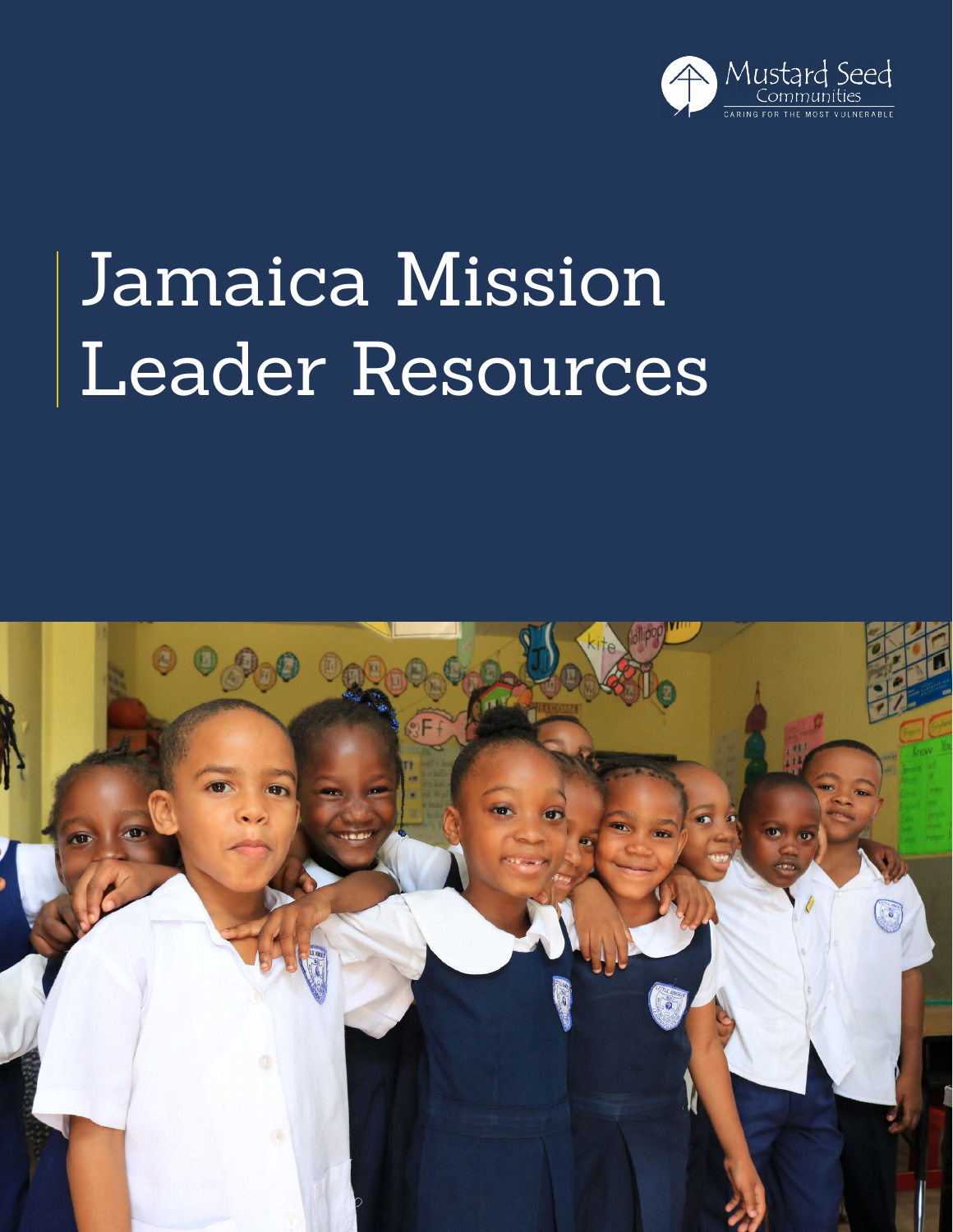

## Table of Contents

| <b>Pre-Trip Team Meetings</b>          |    |
|----------------------------------------|----|
| <b>Fundraising</b>                     | 06 |
| <b>Background Checks</b>               | 08 |
| <b>Insurance</b>                       | 09 |
| <b>Flights and Travel Requirements</b> | 11 |
| <b>On the Ground in Jamaica</b>        |    |

Mustard Seed Communities | 29 Janes Avenue | Medfield MA 02052 | 508.242.9622 [www.mustardseed.com](http://www.mustardseed.com )

Jamaica | Nicaragua | Dominican Republic | Zimbabwe| Malawi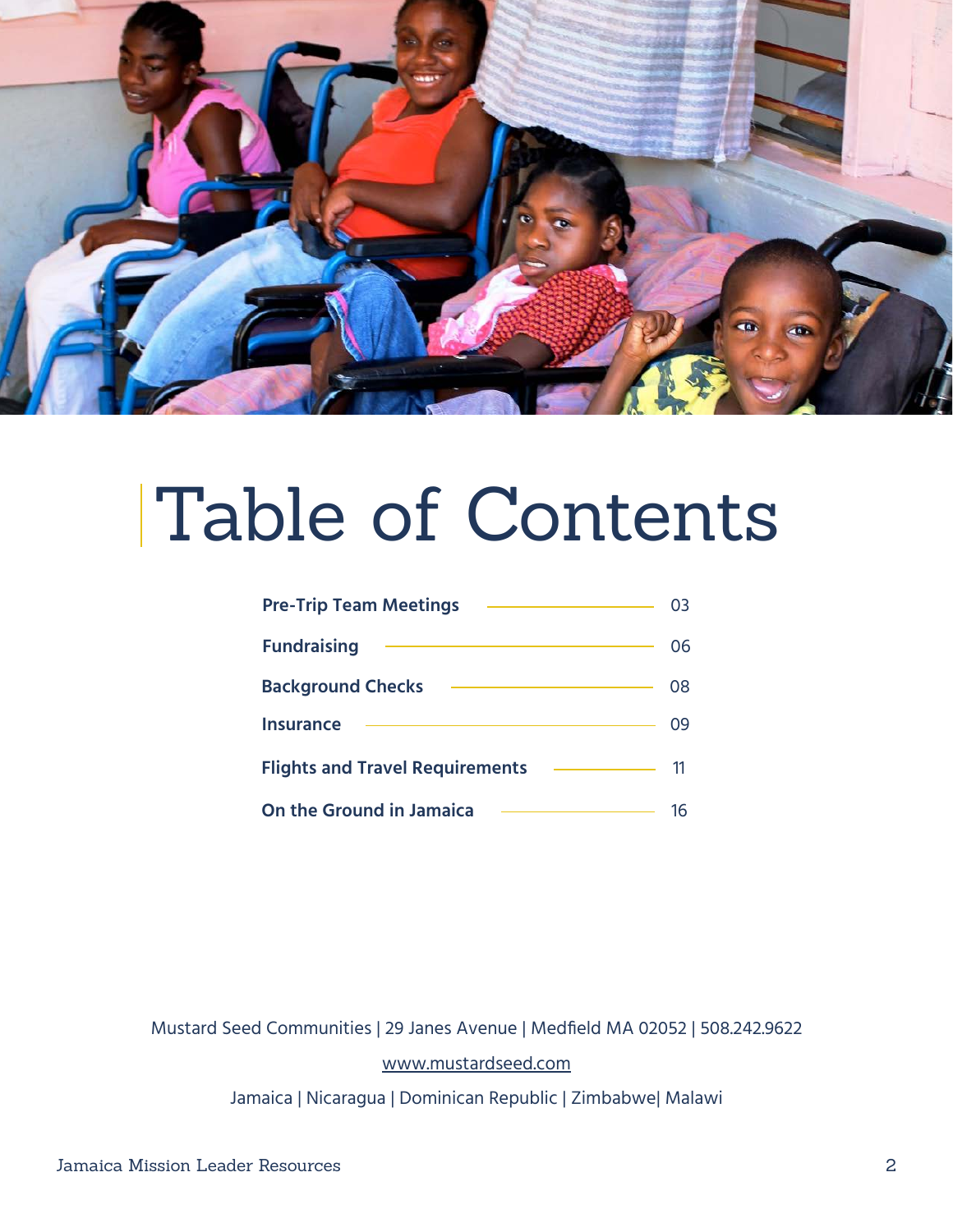# <span id="page-2-0"></span>Pre-Trip Team Meetings

#### **Informational Team Meetings**

Clearly state trip date and country, expectations of mission volunteers, and costs of trip

Give them an idea of what the trip will be like. While at MSC, you will spend time playing with and caring for the residents. You'll also complete various work projects involving painting, landscaping and light construction. All of this takes place in the community along with MSC staff and residents. Utilize the information on [our website](https://www.mustardseed.com) to explain the mission of MSC and tell people about the residents with whom you will spend time.

You may ask the returning members from your school or parish to share a little of their experiences with Mustard Seed.

You may also want to check out our [Youtube](https://www.youtube.com/channel/UCzrMnV3mm6XRkomRC2LI5Dw) or [Vimeo](https://vimeo.com/mustardseedcommunities) channels for videos of the residents and staff to give potential mission volunteers more insight into our work.

Here is a great [5 minute video overview](https://vimeo.com/675634475) of Mustard Seed Jamaica.

Interested volunteers should register to join your team online through [TeamRaiser.](#page-5-1)

#### **First Official Team Meeting**

Make sure everyone on the team is registered for your team on [TeamRaiser](#page-5-1).

Encourage volunteers to start setting up their own personal page to tell their story- this would be good to go over in the first meeting and set a deadline to complete for the second meeting.

Explain the [Pre-Trip Planning Groups,](https://docs.google.com/document/d/1bQbmV5CCpdluzDcj07d596ZlDlNe1olGPl04I4wGA3Y/edit?usp=sharing) have volunteers select a group and get them started on tasks.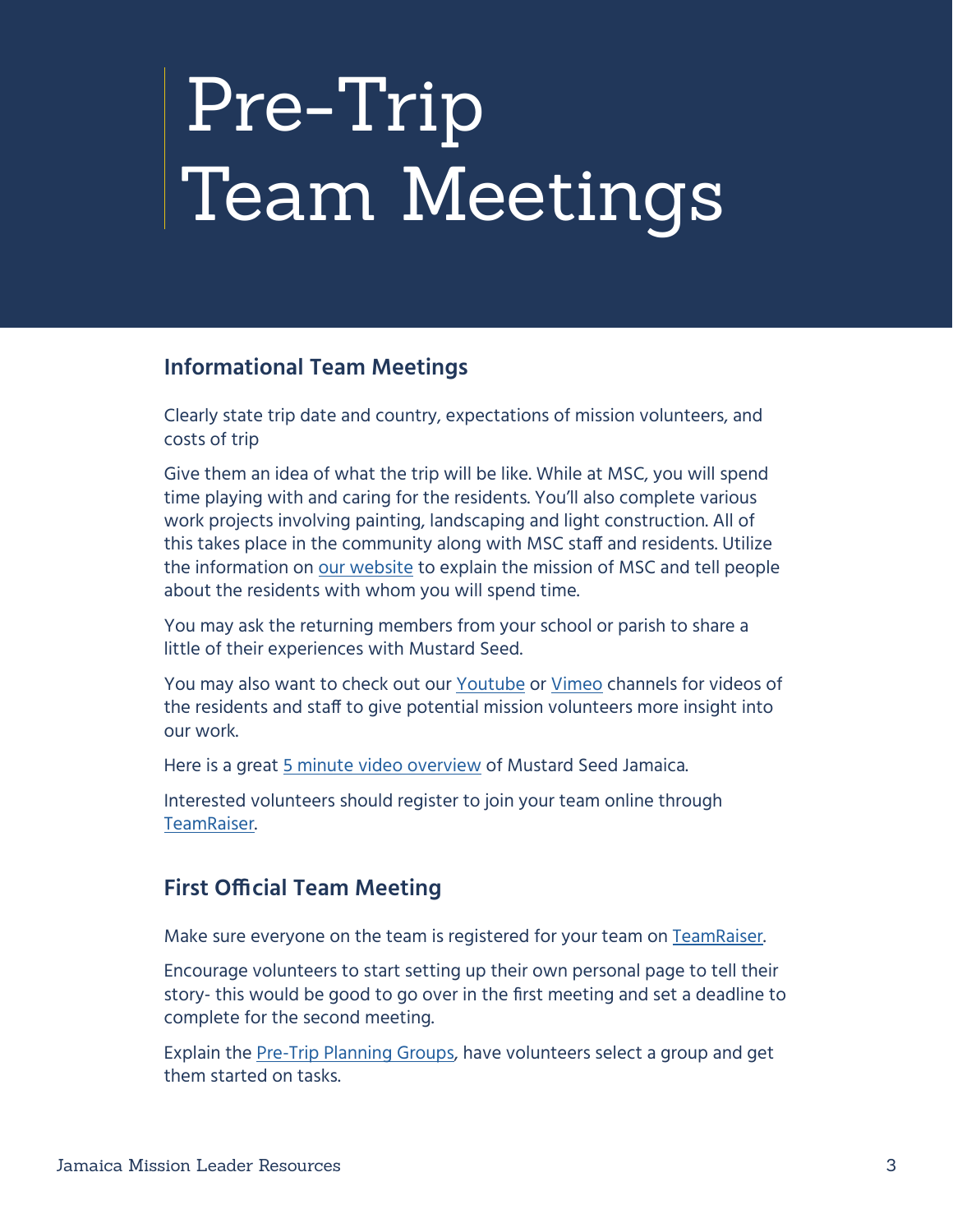#### **Pre-Trip Meeting Format/Suggestions**

We suggest that you meet at least once a month, preferably twice a month with your group for at least three months leading up to the trip. Most groups start meeting around 6 months out from the trip.

#### **Below is a suggested format for your meetings:**

#### **Opening Prayer/Reflection (Spirituality Group)**

Start off with a prayer or reflection at the beginning of each meeting to center your group and give them time to think about the reasons they said yes to coming on this trip.

#### **Whole Group Check In/IceBreaker (Community Building Group)**

It is important to set aside time to check in with each group member, whether it is a life update, fundraising question, or a concern. Make time to check in and do a different icebreaker each meeting.

#### **Leader Update**

Gives you time to update the team on any important logistics or upcoming deadlines for forms, paperwork, or fundraising goals the team may have. It may be helpful to assign a task for the team at the end of each meeting, so this may be a good time to ensure everyone has done what is required.

#### **Activity**

The leader plans an activity for the group to help prepare them for the trip (See suggestions below).

#### **Pre-trip Planning Group Time**

Give each group time in the meeting to check in with each other. They can use this time to plan, set a time for their group to meet, update each other on anything that needs to be done, etc.

#### **Pre-trip Planning Group Sharing**

Give groups time to share any updates they have or get help/ideas from the team if they need it.

#### **Closing**

The leader can close out the meeting with a prayer/inspirational message or video from MSC for the team.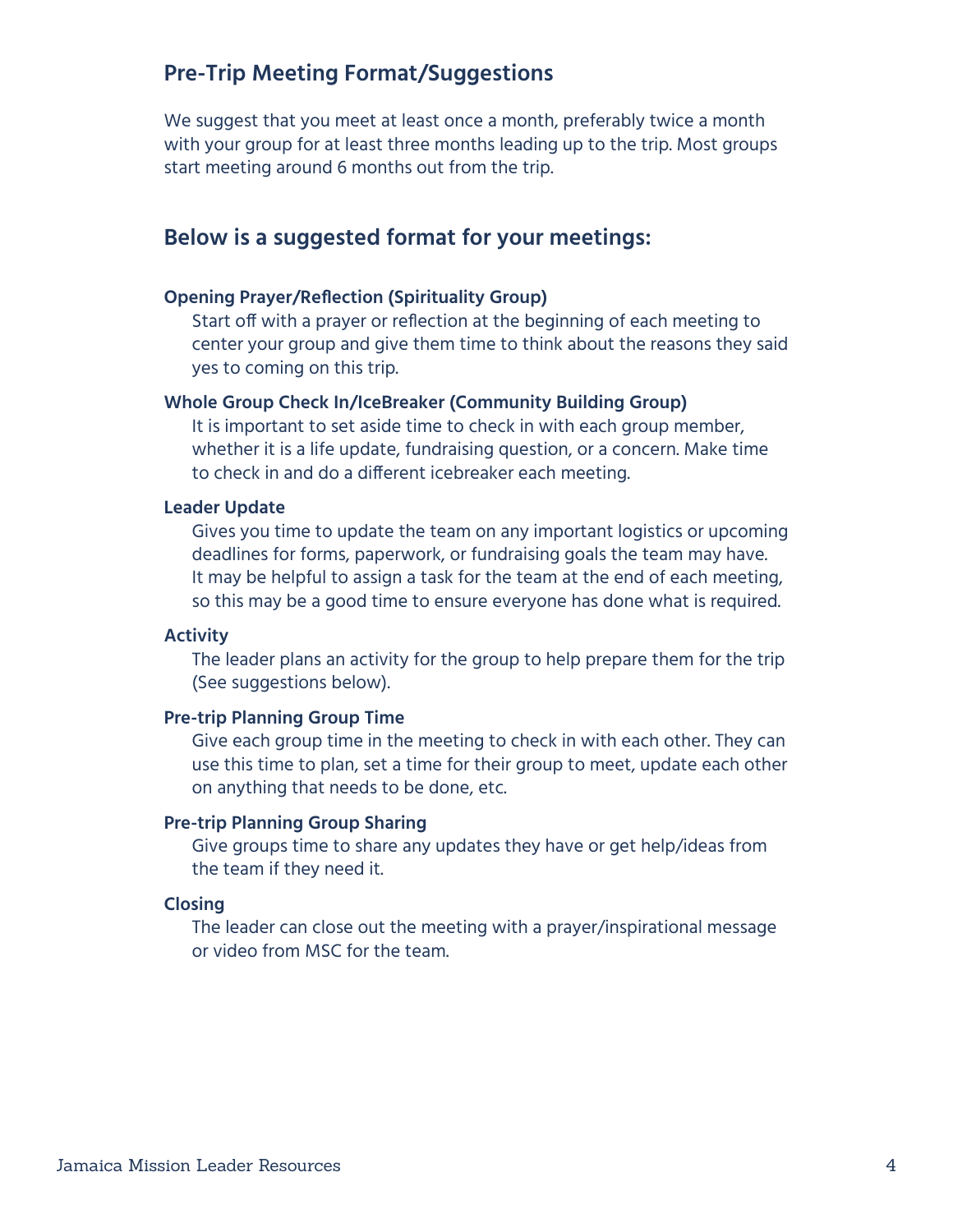Here are some topics to cover as the leader or to assign for team members to lead:

- History of MSC/ Life at Mustard Seed Example
	- Here is a good comprehensive [document](https://docs.google.com/document/d/1xU_5ff2oohFwWBMicq0aivKUdO3Wgn7S/edit)
	- [Lincoln and Brother Richard](https://vimeo.com/447842472)  Jacob's Ladder 2020
- Introduction to Jamaica (Cultural Exchange Team)
	- Jamaican culture, language and customs
- Pushing yourself outside your comfort zone
	- Living in another country, food, housing
	- Embracing cross-cultural differences
- Working with children and adults with disabilities
	- Our [website](https://www.mustardseed.com/blog/mscs-guide-interacting-residents) has a lot of useful information on this!
	- Here is a video from our Youtube channel: [Interacting with the](https://www.youtube.com/watch?v=cB4Y1NGwpfg)  [Residents](https://www.youtube.com/watch?v=cB4Y1NGwpfg)
- Short term mission trips
	- What is the purpose of this trip?
	- How should we prepare ourselves?
	- What do we bring with us from this experience?
- MSC Q&A Meeting with Team- MSC USA and MSC Jamaica staff
	- We would love to meet with your team before traveling to Jamaica to give mission volunteers a chance to ask questions and hear from MSC Jamaica staff before they leave.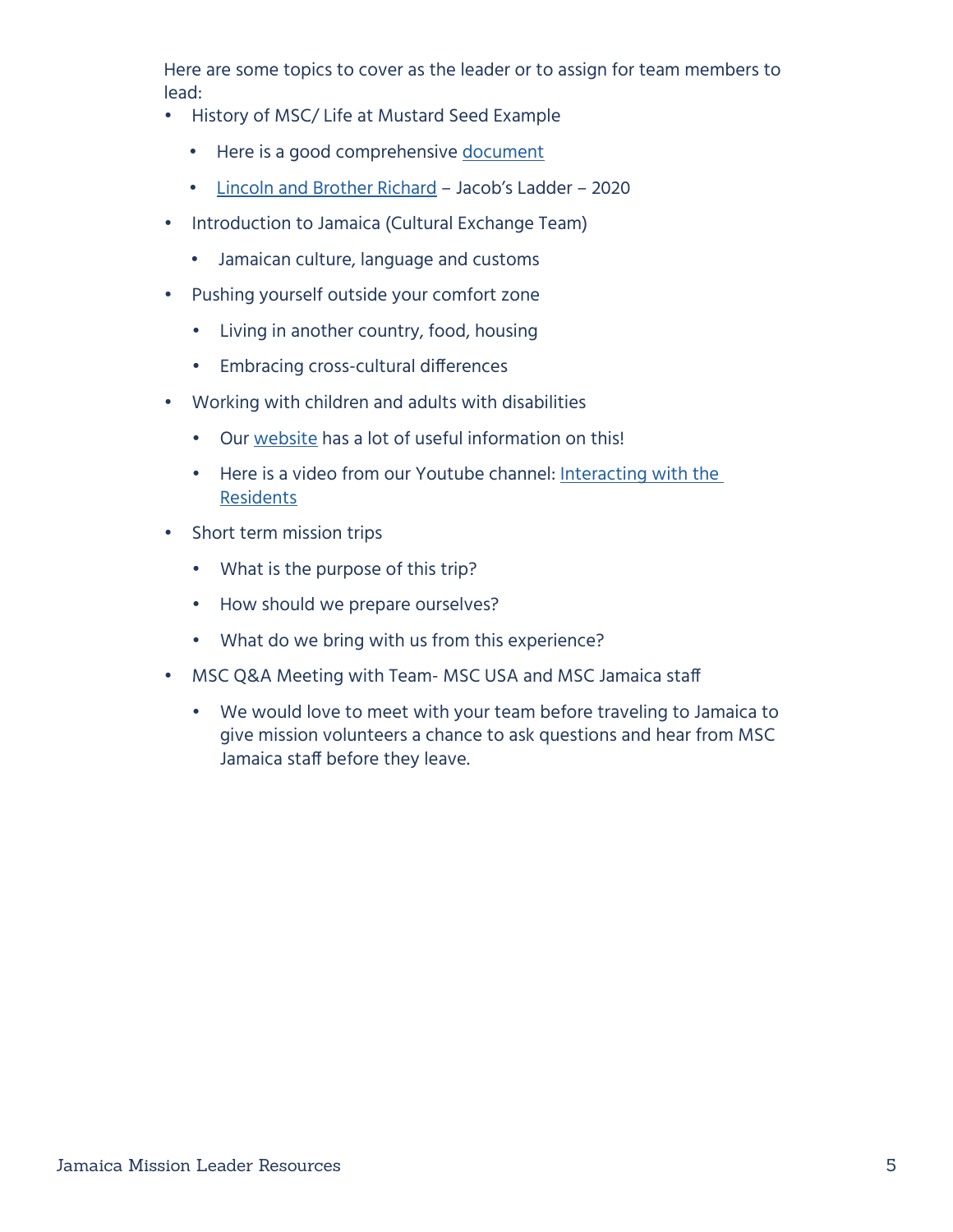## <span id="page-5-0"></span>Fundraising

#### **Basics**

**Minimum donation to MSC is \$950 per person excluding airfare.** We encourage you to set your fundraising goal high and raise more than the required minimum donation. Over 50% of your minimum donation goes directly to caring for the residents.

Some groups choose to fundraise together for airline ticket costs and some groups request the mission volunteer pay for their own flight. As the trip leader, this is your call. For transportation purposes, all mission groups must travel on the same flight.

Once volunteers are committed, they will register to join your team online. The online registration process requires a \$15 deposit which is applied to their minimum fundraising goal of \$950. If the mission volunteer cannot participate for some reason, donations will be added to the group funds. MSC donations are non-refundable.

#### <span id="page-5-1"></span>**TeamRaiser**

Upon confirmation of your trip dates, you will receive a link to register your team with TeamRaiser. **A registration fee of \$500 is due upon registration. The fee can be paid online or by check.** 

The registration fee and contributions are non-refundable. Contributions may be transferable to an available future mission trip date.

50% of the projected mission fee is due no later than 120 days prior to the trip start date. This projected number will be based on the estimated number of trip participants or a minimum of 12 persons. The remaining balance is due no later than 60 days prior to the trip start date. If you are having trouble meeting this deadline, please reach out to us, so we can work with you.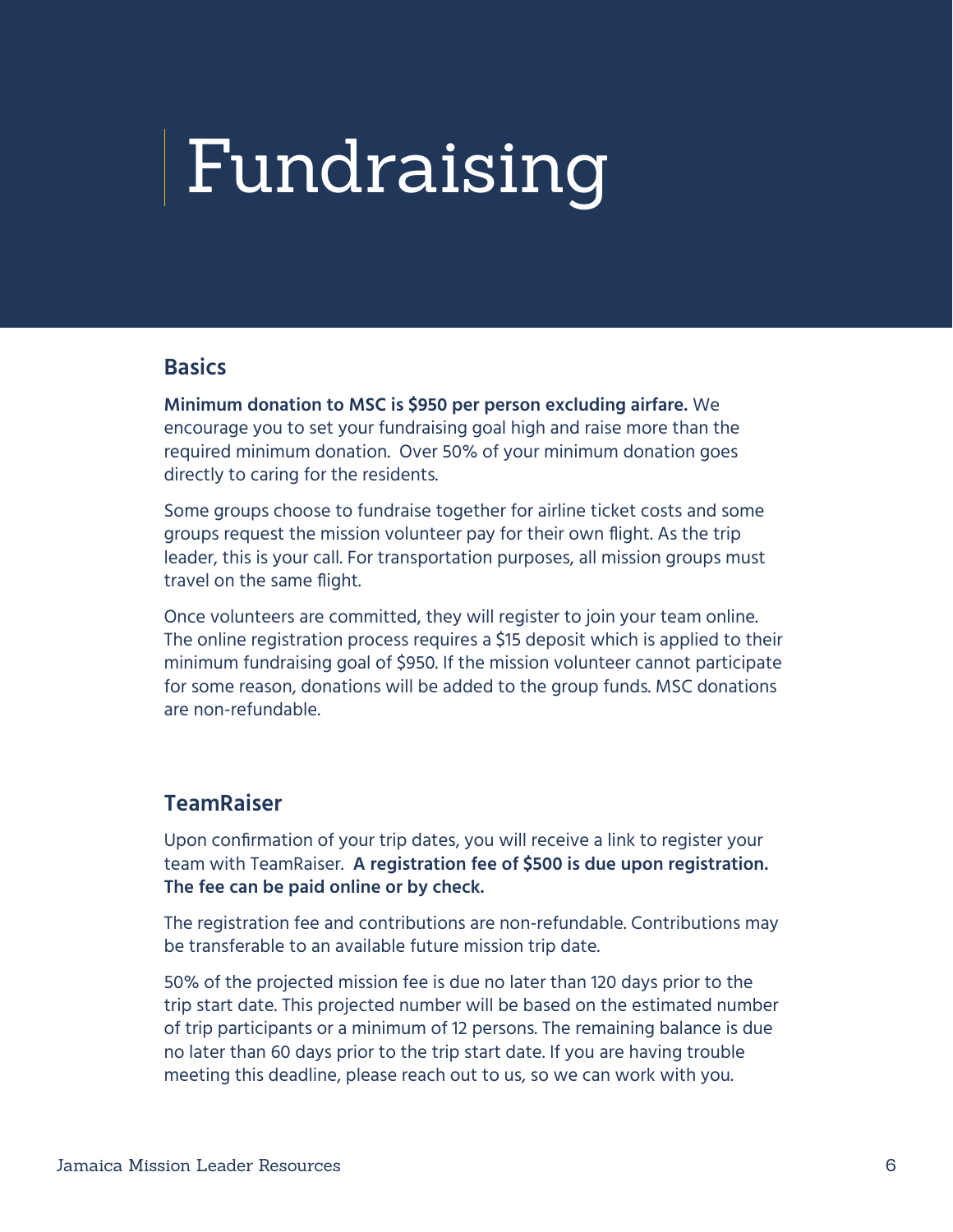TeamRaiser will be your base for fundraising. Once you register your team, invite your mission volunteers to register and begin creating their own personal fundraising pages.

From TeamRaiser, you are able to send emails to supporters, share your story and fundraising page on social media, and keep track of your team fundraising and progress in meeting your goals.

### **Getting Started and Finding Supporters**

Brainstorm your potential supporters – parish members, friends, family, sports teams, etc. Create an email list to promote your fundraising pages and events! Encourage the team to set up their personal pages as soon as possible!

Utilize the internet and social media to spread the word about the trip. Get to know more about Mustard Seed Communities through **[Facebook](https://www.facebook.com/MustardSeedCommunities/)** and [Instagram](https://www.instagram.com/mustardseedcommunities/). Our [FAQ page](https://www.mustardseed.com/mission-trips/frequently-asked-questions) also has helpful information for first-time mission volunteers.

You can also encourage mission volunteers to look at our Peer-to-Peer [fundraising tips](https://www.mustardseed.com/blog/peer-peer-fundraising) for ideas.

Check in with each of your participants individually to see how they are progressing. They will look to you for encouragement and support if they are struggling. Remind your team that they've already done the most difficult part- saying yes to going on the mission trip!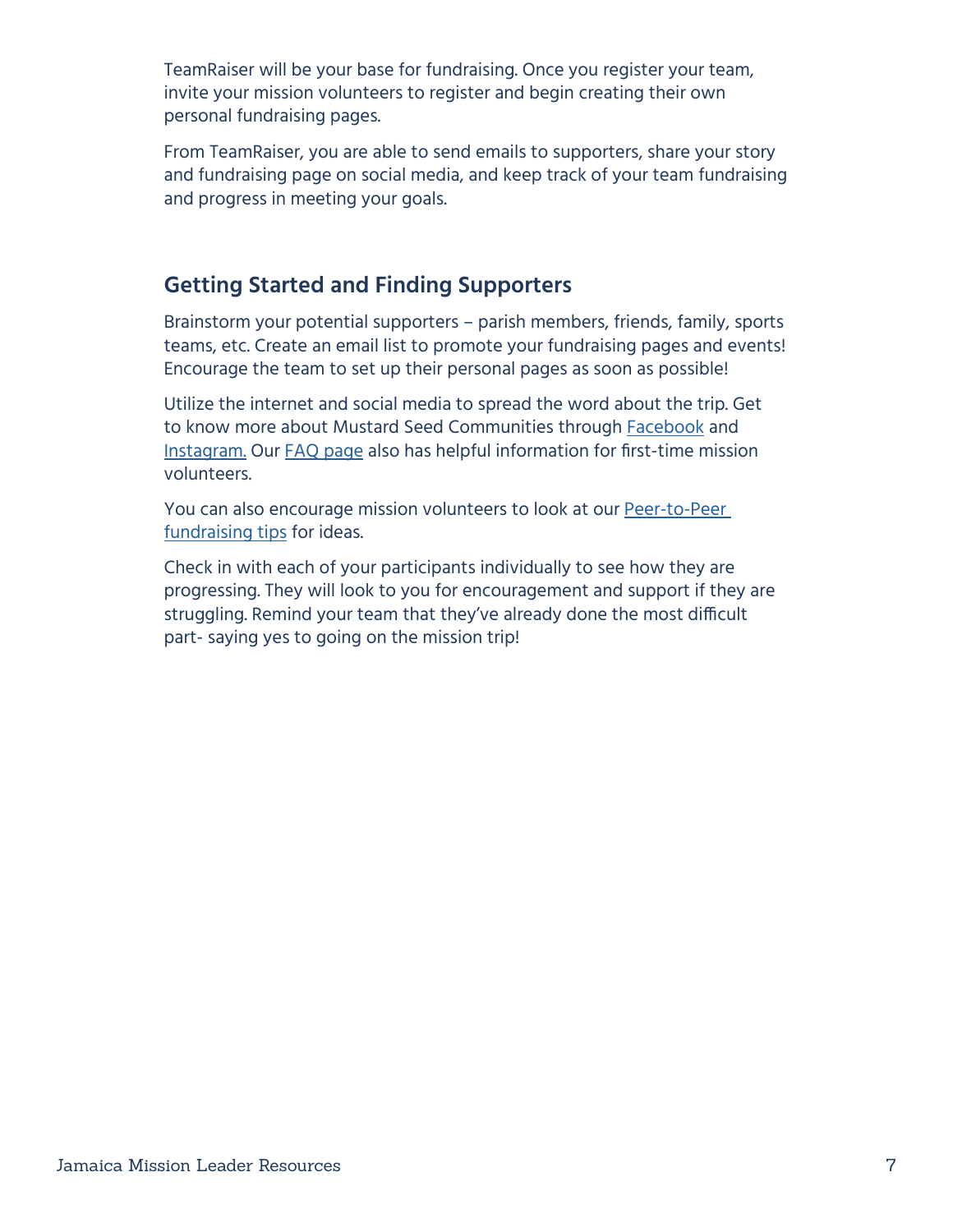# <span id="page-7-0"></span>Background Checks

#### **Process**

Once a team has registered for a mission trip, the Associate Director of Volunteer Engagement will order a background check for you as the leader of the group. You will receive an email from Sterling Volunteers with a link to complete the background check. The mission volunteers will receive an automated email, asking them to fill out a background check. This [link,](https://app.sterlingvolunteers.com/promoorder/c416bfff-66e8-49ae-81cf-77371c4563ec) located within the email, will send volunteers to Sterling Volunteers' website where they can sign up and apply for a background check and pay the fee.

Mustard Seed has partnered with Sterling Volunteers to ensure the safety of our residents who are entrusted to our care. Background checks are conducted annually and the \$17.50 fee is not part of the \$950 fundraising commitment. Due to record-keeping fees, certain states ( CO, DE, FL, HI, IA, ME, MT, NE, NY, SD, UT, VT and WI) and certain counties in the U.S. may be subject to additional fees. Please check [the list](https://acrobat.adobe.com/link/review?uri=urn:aaid:scds:US:c90b7f86-00fe-327d-8c49-0916e288f0ce) to see if these fees apply to your county. If you need assistance in navigating the process of completing your background check, you may contact Sterling Volunteers at 855-326- 1860. You may also email them at [TheAdvocates@](mailto:TheAdvocates@sterlingvolunteers.com) [sterlingvolunteers.com.](mailto:TheAdvocates@sterlingvolunteers.com)

### **Tracking**

The Associate Director of Vol. Engagement will work with the Team Leader to ensure each member of the team completes this check. When a background check is completed, the team leader can complete the "Background check tracker" located in the "Team Leader Resources" folder of your team's shared mission folder. If not, they will send a follow up email to each volunteer through Sterling Volunteers by importing each Volunteer's name and email address, asking them to complete the "Advanced Criminal Locator Search with Locator Select" background check. It will be up to the team leader to ensure each member of their team completes this prior to their trip, if they are 18 and over.

If a member of the team has any disqualifying criteria, MSC will enact their policy for reviewing such information.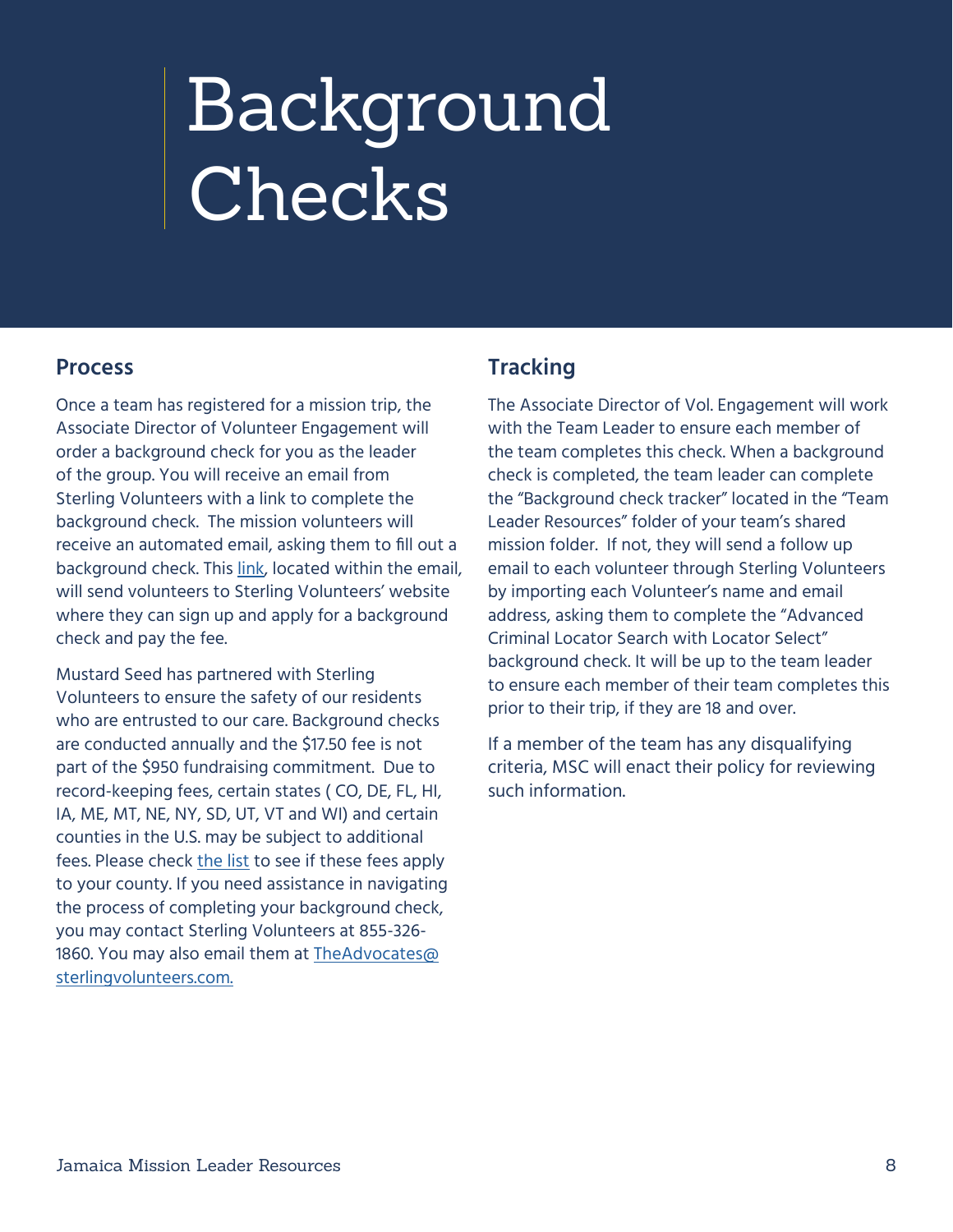## <span id="page-8-0"></span>Insurance

#### **General Insurance Information**

AXA Assistance is available 24 hours per day, 7 days per week. They may be reached toll-free at 1-855-327-1414 in US. From overseas, call direct or collect to +630-694-9764. Spanish Speaking representatives are available. Have **MSC Policy Number GLMN18139194,** ACE American Insurance Company on hand should you have an emergency. You should carry or have copies of these documents on hand. They will also be found under Team Leader Resources in your shared team folder.

- [AXA Client Summary](https://drive.google.com/file/d/15JzuFUVqRQDaPYVhD3NUmBAdHW5EdjFP/view?usp=sharing)
- [AXA Client ID Card and Recommendations](https://drive.google.com/file/d/1hDQk4n0HERoZQotYpyXZXLtraR-QOWd8/view?usp=sharing)
- [ACE Travel Assistance Marketing Sheet](https://drive.google.com/file/d/1aLlxlkQwW7fOU9h-QU8bqfGmqQgnZg34/view?usp=sharing)
- ["How do I file a claim ACI with AXA"](https://drive.google.com/file/d/1K-3m1u3km-0V54LB4DEqqEri8LPqsjeR/view?usp=sharing)

#### **Coverage, Payments, and Quarantine**

Insurance coverage begins at the moment of disembarkation from the home country.

Coverage ends when the individual arrives in home country. This assumes that the entire trip is for your volunteer activities and there is no personal deviation (example, vacation time continuation) associated with the trip. Personal deviation is not covered under this plan. Should you need to utilize the insurance while traveling you should present the ACE insurance information to the hospital admitting clerk. Do not present personal insurance information. Note that in all our countries we have experienced medical personnel who have refused to accept insurance. In this case, you should pay out of pocket (hence our recommendation to carry a credit card). When paying out of pocket you must get discharge paperwork/receipts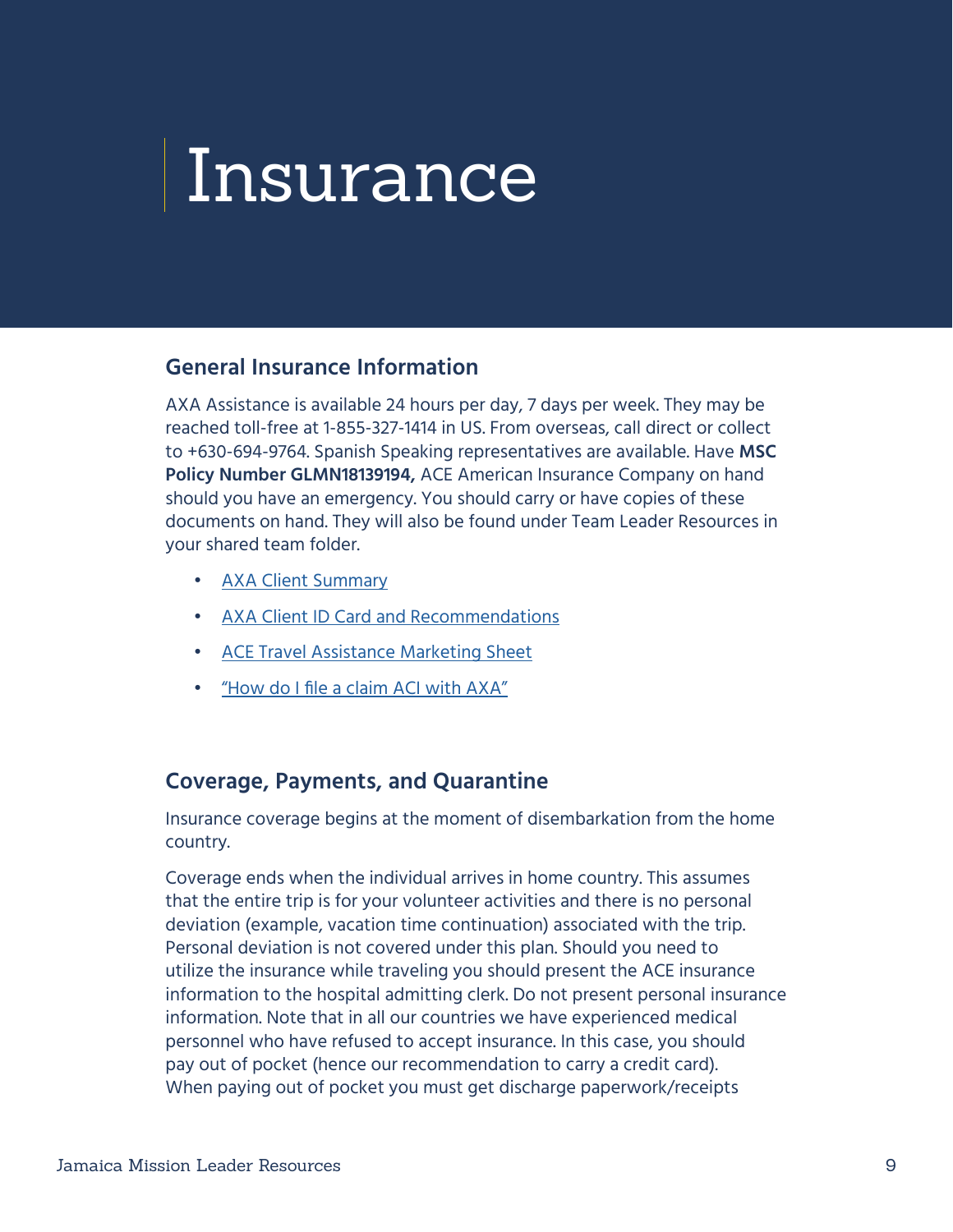for payment. Upon return to the US, the payor should submit a claim for reimbursement with the insurance provider.

If payment represents a hardship, you should invoke the insurance.

- Advise hospital billing rep to contact the emergency service number for ACE at 1-855-327-1414. They have Spanish speaking agents available if needed.
- A claim will be started and the billing clerk at the hospital should work with the Insurance provider to fax/email a guarantee of payment letter. Be certain you make a note of the claim number, and names and telephone numbers for all parties you speak with.
- Upon discharge, be certain to obtain discharge papers and copies of all bills and paperwork that would be relevant to patient care. These will be needed by the insurance company to process the claim.

Insurance will pay expenses incurred for up to \$2,000 for all covered expenses if you are subject to a quarantine for any contagious disease that prevents traveling, such as COVID-19. Symptoms of the disease must first appear after the start of the trip and the quarantine must cause an interruption or delay in your trip for which suitable accommodations are not otherwise available. Benefits will end on the earlier of 14 days after the quarantine is issued or the date the quarantine expires. More detailed information about all the insurance policy covers can be found in the documents above.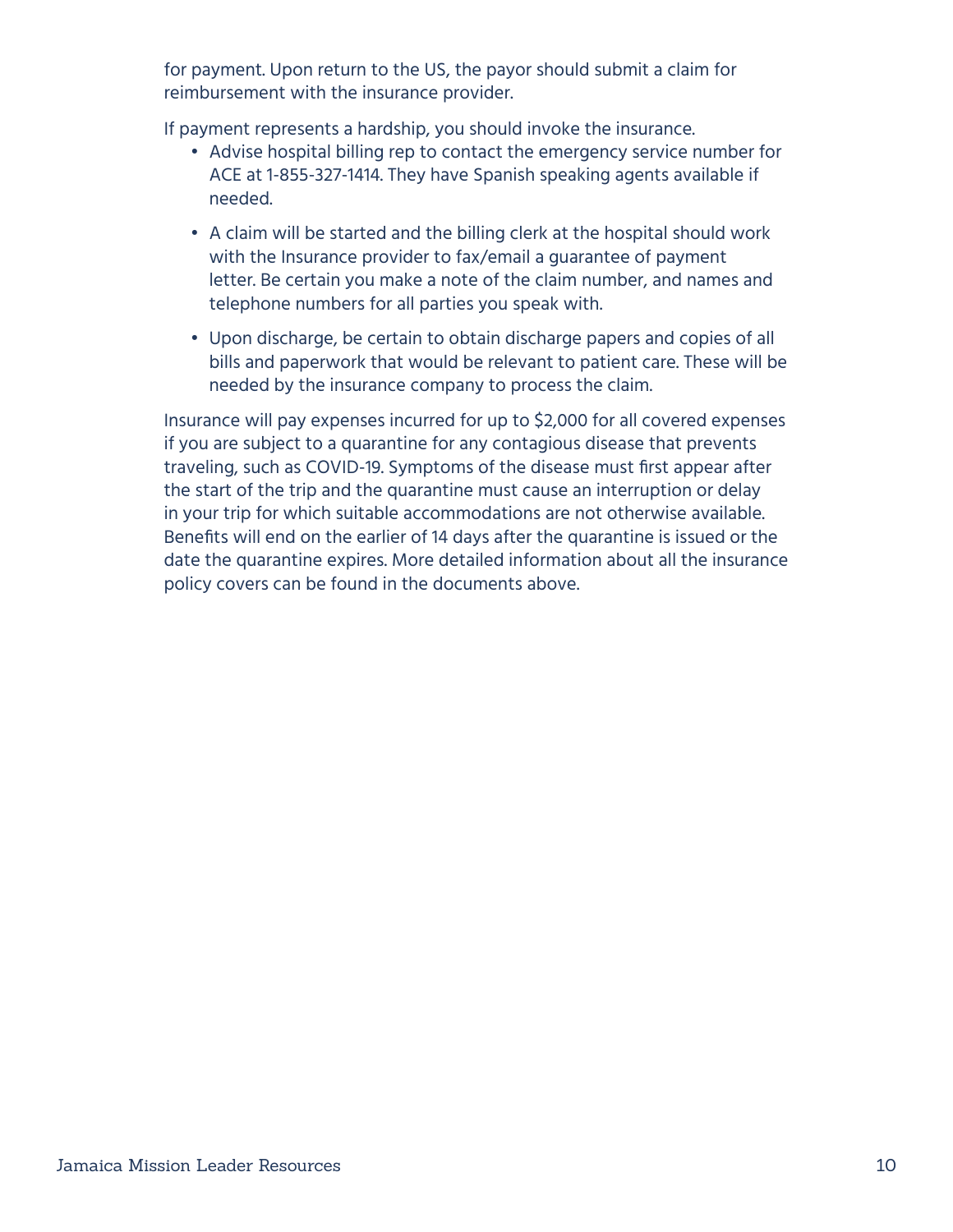## <span id="page-10-0"></span>Flights and Travel Requirements

#### **Booking tips and Flight Guidelines**

- Sign up for trip alerts that can send you emails when ticket prices fall (tripadvisor.com, kayak.com, Google flights, Hopper).
- Call airlines directly and inquire about group sales and payment options.
- Look for the least expensive flights for a Saturday to Saturday trip- Be sure to follow [Mustard Seed Flight Guidelines](https://www.mustardseed.com/sites/default/files/FlightInformation2019.pdf). Let us know if you have any questions.
- Book tickets online or use a non-profit travel agency just remember that you may have as many as 20 mission volunteers so every dollar counts! An agent can reserve dates for you without requiring payment up front. **Keep in mind, all mission team volunteers must arrive and depart together.**
- Please [submit your flight itinerary](http://go.mustardseed.com/site/Survey?SURVEY_ID=6794&ACTION_REQUIRED=URI_ACTION_USER_REQUESTS&AddInterest=1034&utm_source=document&utm_medium=website&utm_campaign=flight_survey) approximately 120 days prior to departure.

## **Passports**

Every team member will need a valid passport. The passport should be valid for six months after you return from your mission trip. It may take a few months (8-11 weeks), so [apply for a new passport](http://www.travel.state.gov/passport) immediately if you need one.

## **Traveler's Health and Immunizations**

Specific immunizations depend on the country where you're serving. Visit the [CDC website](https://wwwnc.cdc.gov/travel/destinations/list) for the most up-to-date information on traveler's health. Talk to your family physician to seek advice about immunizations – why they are needed, where to go for them, prescriptions needed, any and other medical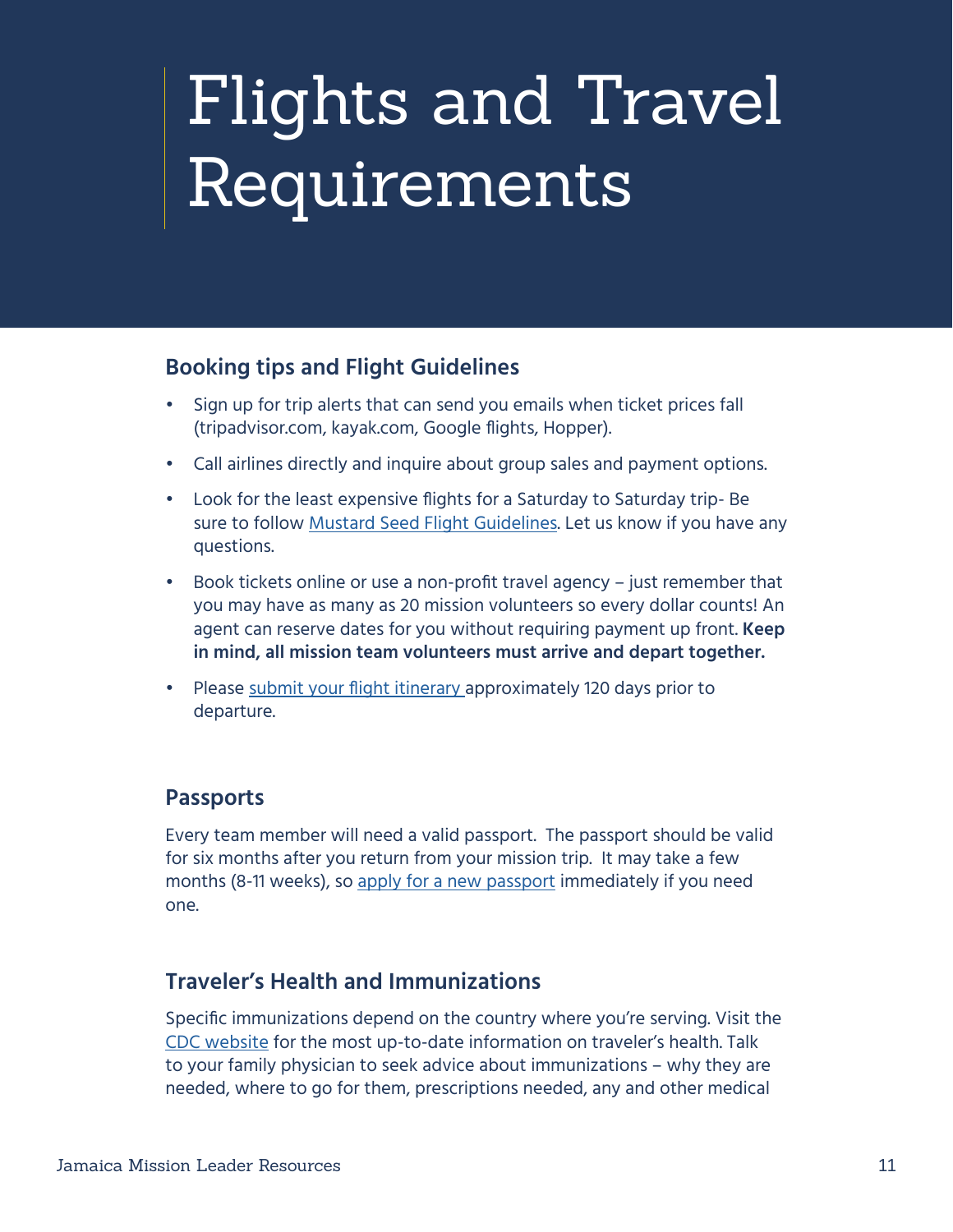issues related to your travel. Some immunizations may require a series of vaccines over the course of a few months so please be sure to research this early in your trip preparation.

COVID-19: Mustard Seed Communities has implemented a mandatory COVID-19 vaccination policy for mission volunteers in order to protect the residents of Mustard Seed Communities, the majority of whom are immunocompromised.

- **• All mission volunteers are required to provide evidence of a COVID-19 vaccine series and a booster shot at the recommended timing according to the CDC guidelines prior to travel. All mission volunteers must travel with a copy of their vaccination card.**
- The policy has been established in consideration of guidance released by the U.S. Centers for Disease Control and Prevention (CDC), and a variety of public health authorities. Information on our COVID-19 Protocols can be found [here](https://docs.google.com/document/d/1IhzaYnnhIt9XZmr_WkbZCCqWj0_19qs4/edit?usp=sharing&ouid=114222190925951018293&rtpof=true&sd=true).
- All team leaders are asked to upload each individual's COVID-19 vaccination card at least two months prior to the trip, although we suggest this happens upon registration.

### **Packing for the Trip**

#### **Packing List**

For a detailed list of what to bring, see the [packing list](https://drive.google.com/file/d/1Ay6AzaPW6m9MvZxSWVwUlAF56YQaaxOY/view?usp=sharing). We recommend that volunteers pack lightly. You may be surprised to see what you are able to live without! If each mission volunteer packs their personal items in a carry-on bag, then checked bags can be used for donations. Some airlines charge a fee for the second checked bag.

Since there are fees for checked bags, we recommend scrutinizing the donations you accept. Ask yourself, "Does the value of the donations packed in this luggage exceed the cost we will be paying to bring it to MSC?" Check Baggage Requirements for your airline, specifically dimensions, weight and cost for checked and carry-on bags for international flights.

Some mission groups gather together before their trip for a packing party. This gathering is sometimes the last time everyone sees each other before meeting at the airport. Make this a celebration of all your hard work in preparing for this mission trip! Share a meal, spend time in prayer, and pack all of the generously donated items together!

Make labels for your luggage tags ahead of time so that your group won't have to fill them out at the airport. Bring these to the airport. Also, mark the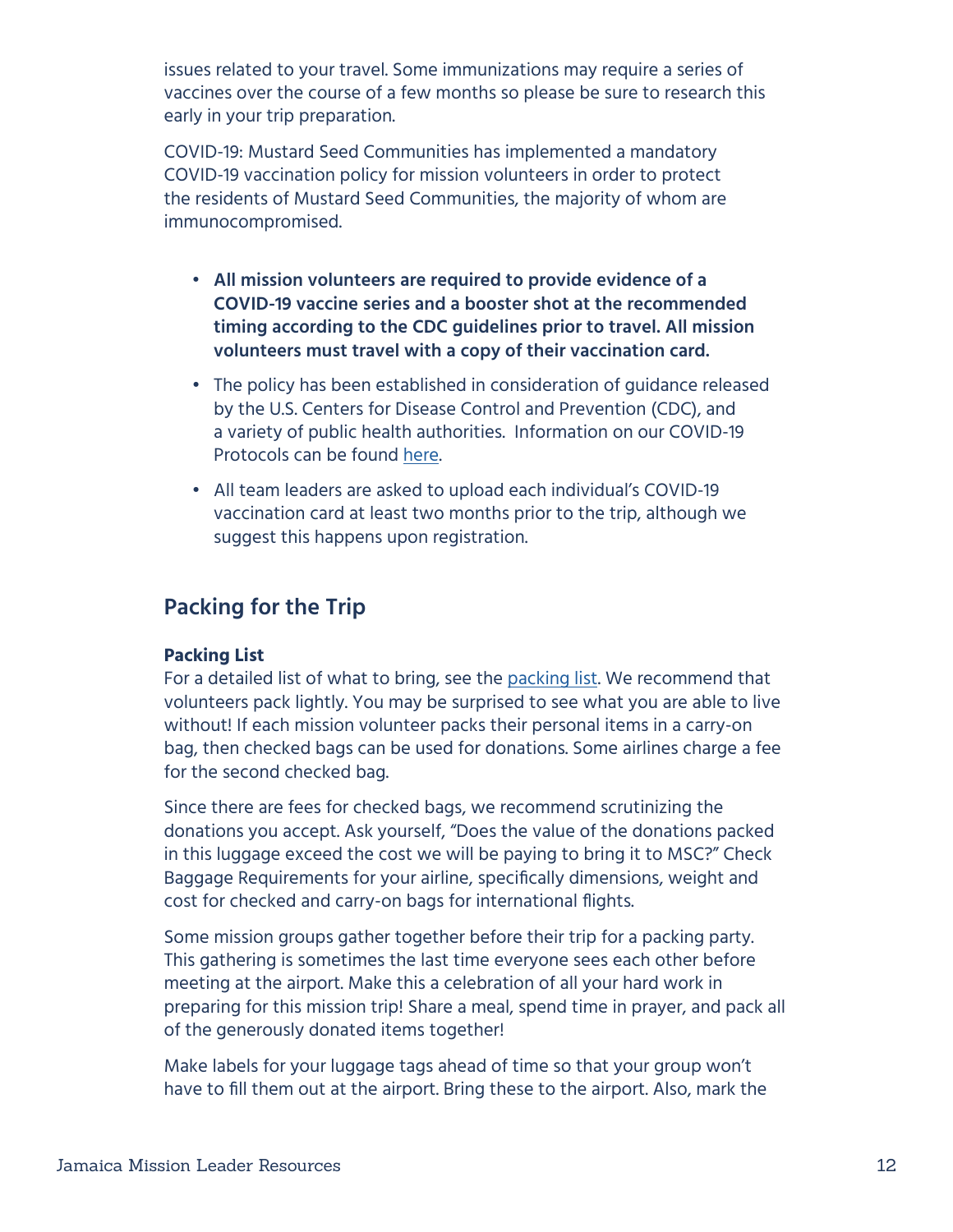mission trip bags by tying brightly colored string to the handles so that they are easy to retrieve.

Confirm with your airlines any requirements for excess baggage fees, sizes, weights, labeling, etc.

#### **In-Kind Donations**

You should begin your collection of the various items and supplies that you will be bringing to Mustard Seed about 3 months before your trip. If you are planning a clothing, diaper, toiletries or school supplies drive, please make sure you begin advertising early and begin careful organization of the event itself. Here is a [list of item suggestions.](https://www.mustardseed.com/sites/default/files/MSC%20Jamaica%20General%20Wish%20List%202017%20website.pdf)

We ask that you speak to the Missions Program Manager and Associate Director of Volunteer Engagement before collecting items to see what the greatest need is at the time of your trip.

With the Associate Director of Volunteer Engagement and the Missions Program Manager, make sure that you have established a designated place for collection and storage of these items.

Donated items will be checked as your luggage. The donated items should be packed in duffle bags or suitcases separate from personal items. **Do not pack your donations in bins.** Take the donated items out of their package to free up much needed luggage space for additional items. Again, encourage mission volunteers to try and pack personal items in a carry-on luggage and assign two donation bags as their check-in luggage.

Each bag or luggage should be packed and have a list describing the contents. When the bags are assigned to a mission volunteer, he/she should receive the index card listing all the contents. When the mission volunteer checks in at the airport, he/she will be checking their own luggage and will need to know what is in the bag and be able answer questions regarding its contents. The mission volunteer should hold this card until they have cleared customs at their destination. **The group leader should have a master list of all checked bags and their contents. Having a list of all items will save time in customs if you are asked questions about what is in your luggage and is helpful to the MSC staff to understand what may still be needed.** 

The [Value in Kind list](https://docs.google.com/spreadsheets/d/1FyX23XxCqjJz-72Mm0NOiLJgJM4GA66D/edit?usp=sharing&ouid=114222190925951018293&rtpof=true&sd=true) of all donated items needs to be turned into the Associate Director of Volunteer Engagement at least two weeks prior to departure. We realize this process can be tedious, but as an organization, we need to have a record of these valuable donations.

Remember to print and bring [this letter](https://www.mustardseed.com/sites/default/files/CustomsLetter.pdf) with you to show in customs for your In Kind Donations.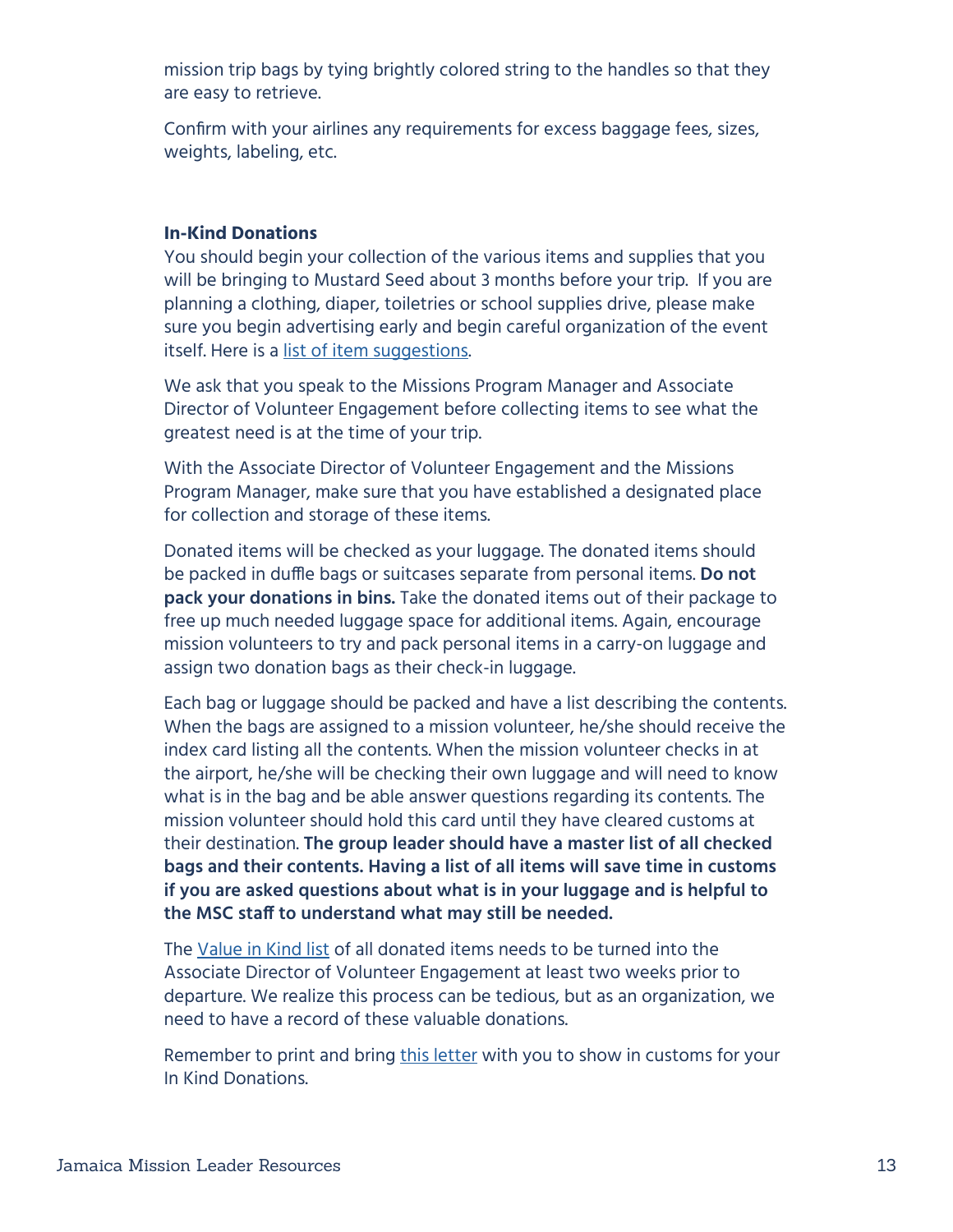## **Before Arriving at the Airport**

- Register the team with the State department's [Smart Traveler Enrollment](https://step.state.gov/step/)  [Program](https://step.state.gov/step/) at least three weeks prior to departure
- If traveling with minors under the age of 18, ensure you have all [Letters](https://mustardseed.com/sites/default/files/Travel_Minor%206_2017%20Revised-1.pdf)  [of Consent for Minor Travel](https://mustardseed.com/sites/default/files/Travel_Minor%206_2017%20Revised-1.pdf) forms. Each minor must have a consent form from **BOTH** parents.
- All travelers to Jamaica **MUST** complete a [Travel Authorization](https://www.visitjamaica.com/travelauthorization) form seven days prior to travel- See [here](https://docs.google.com/document/d/1gNQvdnBJcetieylraeS6yHExIqXOQNPy/edit?usp=sharing&ouid=114222190925951018293&rtpof=true&sd=true) for an explanation of how to complete this form.
- A negative **PCR Covid-19 test** result must be had within seventy-two (72) hours of the travel date to Jamaica- Make sure it is a PCR test. The PCR tests allow you to come into Jamaica without additional quarantine and testing if you are vaccinated.
- Ensure every team member has their proof of vaccination ready and you have uploaded their vaccination card to your team's shared folder. Each team member should also have a picture or copy of a photo ID.
- A negative **Antigen Covid-19 test** is required for departure from Jamaica to the United States (within one day). MSC will provide on site testing to volunteers. Please note that COVID testing in Jamaica is around \$60 - \$100 per person.
- It is suggested that any team member carrying a personal cell phone should update their I.C.E. (In Case of Emergency) contact prior to travel.
- As the team leader, you are advised to carry a copy of your teams' passports, insurance information, leader report provided by MSC USA Mission staff, and a credit card with approximately \$500 available credit.

## **At the Airport and Getting Through Customs**

- Meet group at airline ticket counter 3 hours before the flight
- All mission volunteers are responsible for their own luggage. Make sure that you find your particular luggage and transport it to the designated custom line. Only provide the list of items in your luggage if asked. If the mission volunteer is informed as to what is in his/her luggage and lets the custom agent know, it will help with the credibility of the group. Now you are ready to go through your final line to leave the building. If there are luggage handlers outside, they may have a designated system for you to follow to get your luggage to your bus.
- Don't worry if donations are confiscated from customs. MSC Jamaica staff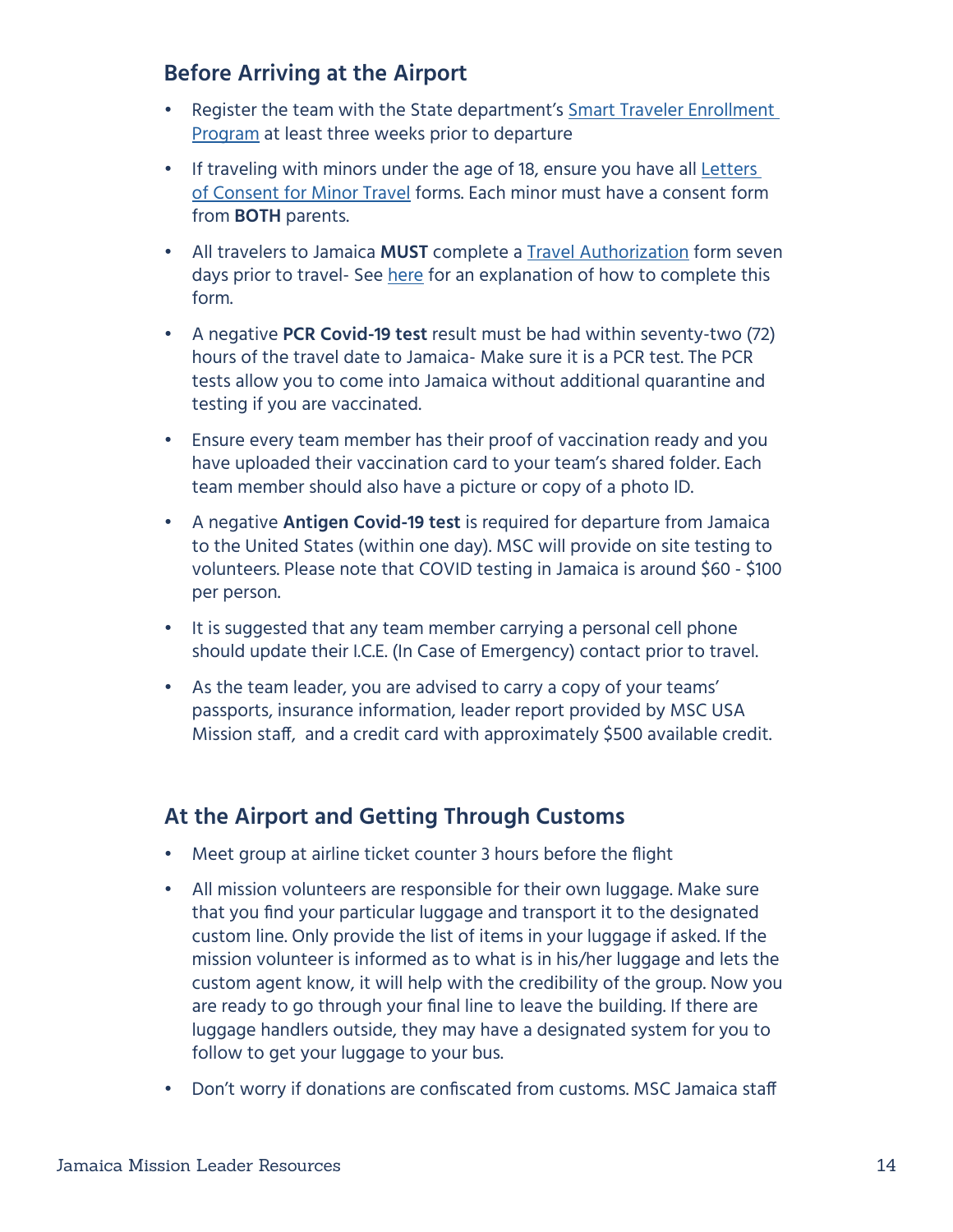will return to the airport and declare the items the next day.

• Remember to print and bring [this letter](https://www.mustardseed.com/sites/default/files/CustomsLetter.pdf) with you to show in customs for your In Kind Donations.

## **Lost Luggage**

If the airline loses any luggage of your team members, do not worry. The MSC Jamaica staff will help you through the process and can make arrangements to pick up your luggage when it is found.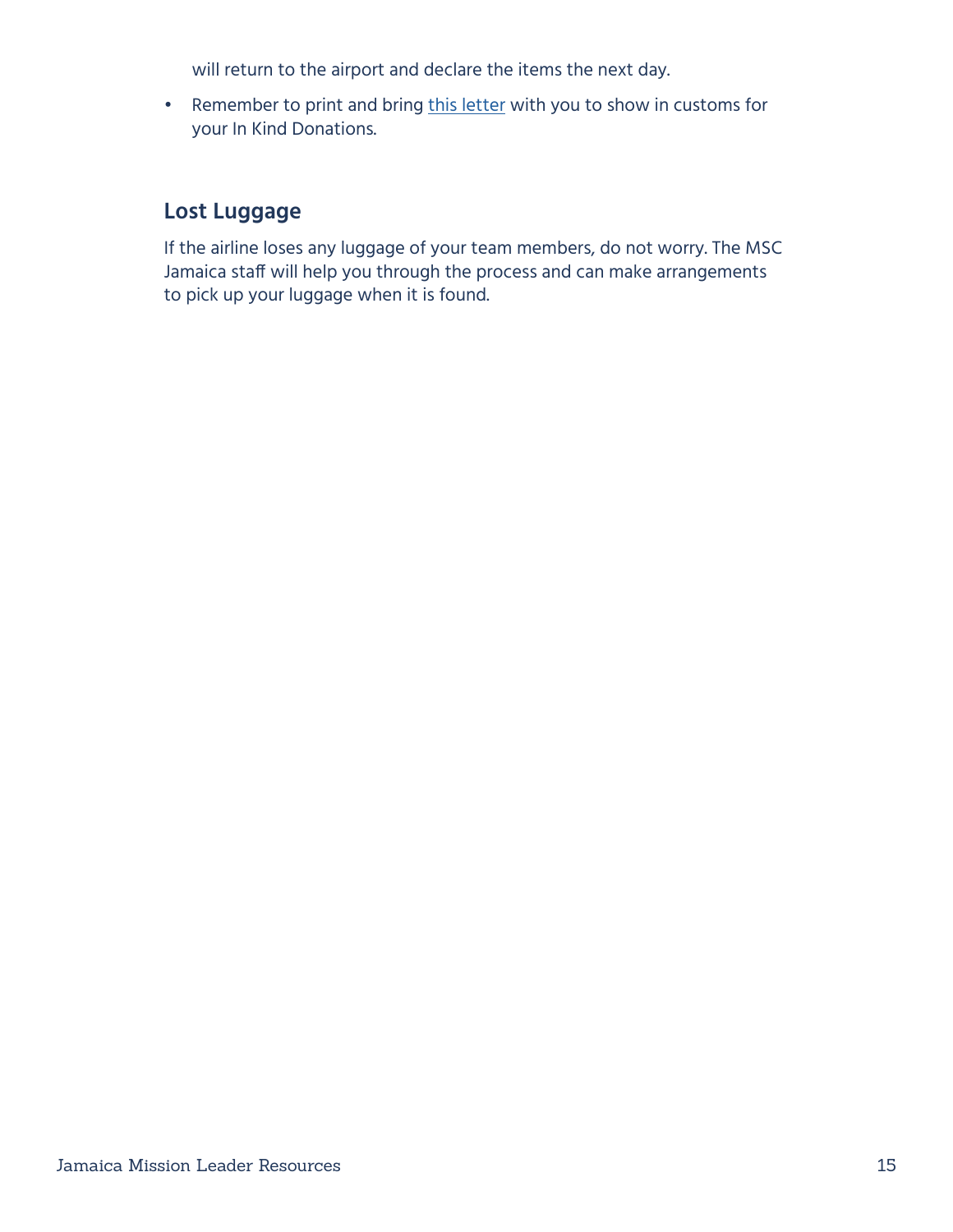# <span id="page-15-0"></span>On the Ground in Jamaica

## **Orientation in Jamaica**

Once outside, you will be greeted by MSC staff who will lead you to the bus. Once your whole group is ready, you will be off to start your trip. Please feel free to ask them questions right away and throughout your trip. They will give your group an orientation once you have arrived to the home.

During Orientation, MSC staff will go over all the rules and expectations for your group regarding food, cleaning, cultural differences, interactions with the residents, safety - including updated COVID-19 protocols, and the week's schedule.

As a group leader, you are asked to:

- Establish sleeping arrangements and expectations for your group.
- Collect passports and money to be locked up in the safe
- Ensure your group knows who to contact in an emergency and has the name and number of the Missions Director.
- Assign jobs for your group and make sure every member of the team has a role
- Unpack group supplies and donations and let MSC staff know what to take.

#### **Team Leader Roles and Responsibilities**

- First and foremost, the leader is responsible for the team at **all times** in everything they do- there are no "days off"
- Always do a head count each time the bus departs any location- keep a team list with you!
- Inform team ahead of time of cultural differences that may come up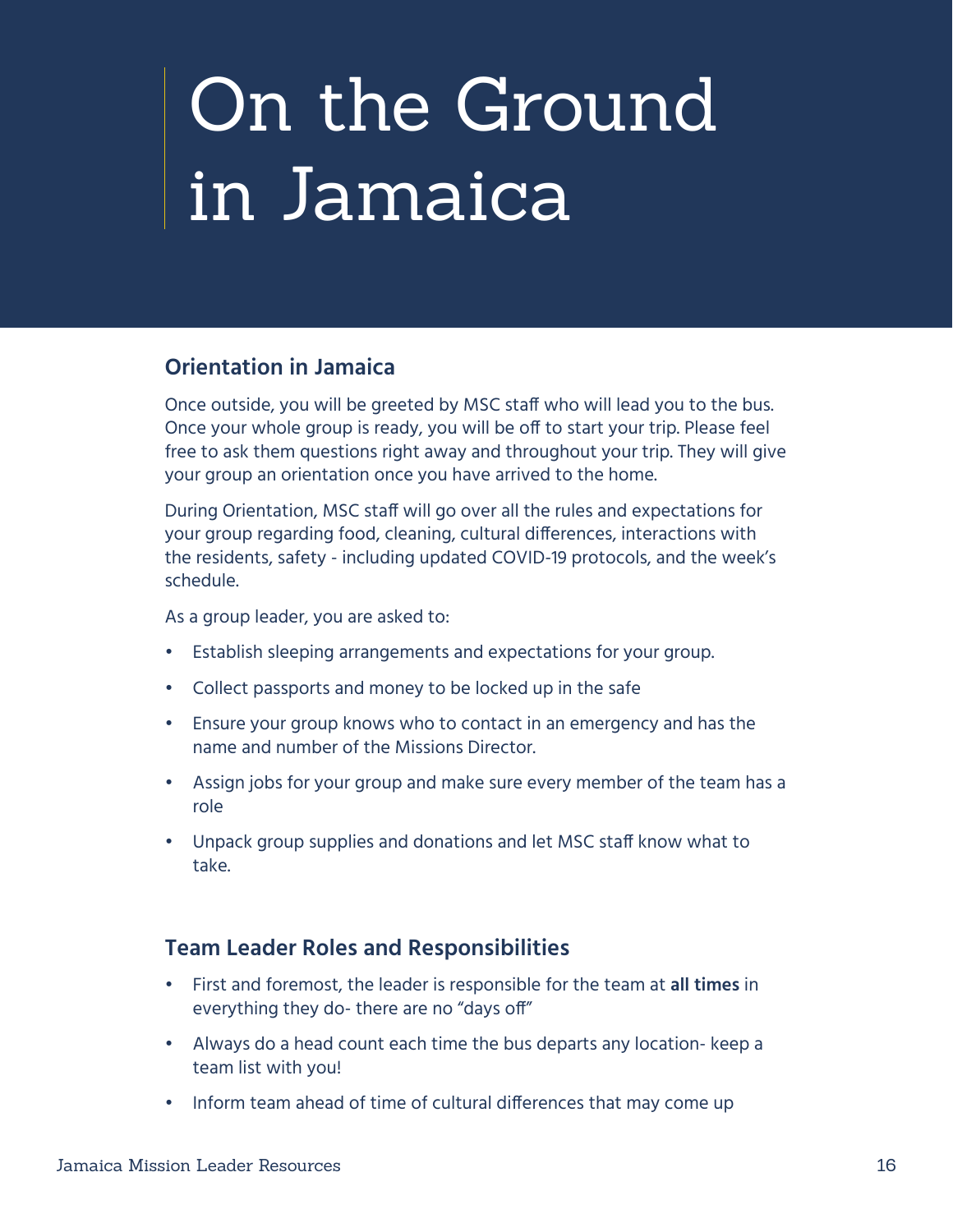during the trip. Ensures that team members are respectful of cultural differences and treat all with courtesy and respect

- At MSC's recommendation, the leader does not distribute schedules to the team unless they feel it is absolutely necessary (e.g. a therapy team with a detailed program). Ensures that the team is informed of (or not) what the expectations are for the day by reviewing schedule or conversely, encouraging participation over anticipation. Certain aspects of the schedule are not flexible or able to be changed.
- Ensures that the mission house is kept in neat and clean order, all trash removed nightly, no food left out, and any housekeeping issues are addressed.
- Ensures team members do not travel with valuables, and uses safe to ensure security of documents, etc.
- Works in cooperation with mission staff to ensure team is on task and engaged
- Leader is responsible for the team being up on time and/or delegating this task to members of the group
- Leader is responsible for putting team into groups if work project requires multiple groups working on different parts
- Does not assume mission staff are "now in charge" of the group, they are the leader and should be maintaining order and cooperation amongst team members.
- Makes it clear before the trip that MSC is faith-based and that the group will be invited to participate in prayer and worship. Informs the team that participation in faith activities, while optional, are encouraged and open to all. Ensures that the group is sensitive and welcoming to team members of all faith backgrounds.

#### **Individual Mission Teams Jobs**

The team should share responsibilities over the course of the trip.

- You may choose to change the jobs daily or have volunteers keep the same job throughout the trip
- Make sure your team members are clear in what they need to do and are supportive of each other
- Job conversations should ideally be talked about on the first night of the trip